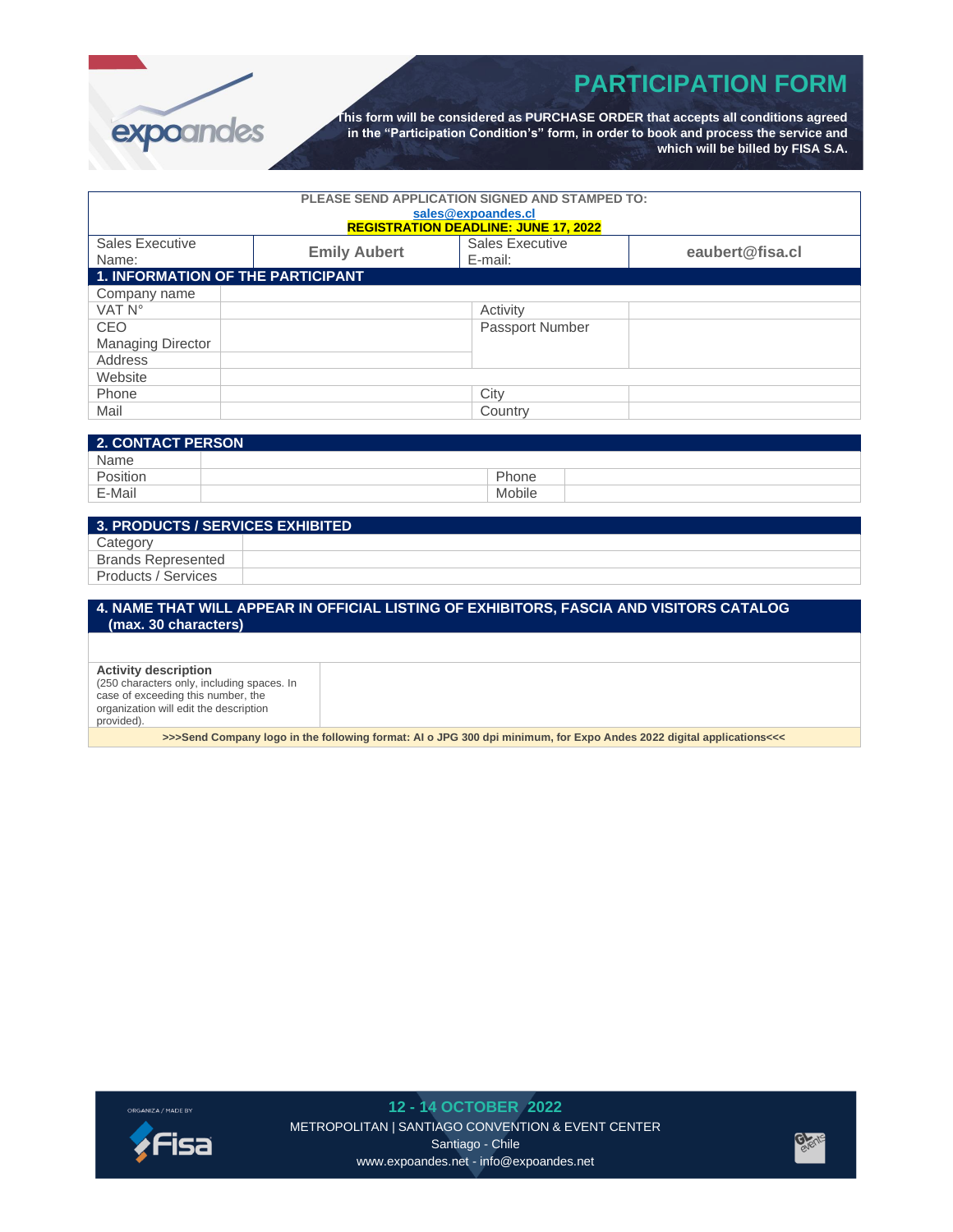expoandes

**This form will be considered as PURCHASE ORDER that accepts all conditions agreed in the "Participation Condition's" form, in order to book and process the service and which will be billed by FISA S.A.**

| 5. EXHIBITOR AT EXPO ANDES 2022                                                                                                                                            | PRICE $(E)$     | <b>QUANTITY</b> | <b>TOTAL</b> |
|----------------------------------------------------------------------------------------------------------------------------------------------------------------------------|-----------------|-----------------|--------------|
| <b>SPACE RENTAL</b>                                                                                                                                                        |                 |                 |              |
| <b>BOOTH 6 sqm</b><br>Modulated, with 1 table & 3 chairs, trashcan, electricity 70 W/m <sup>2</sup> &<br>lighting                                                          | 1.660           |                 |              |
| ADDITIONAL sqm (packs of 6 sqm)<br>From 12 sqm access to Machine Area exhibition                                                                                           | 1.550           |                 |              |
|                                                                                                                                                                            |                 |                 |              |
| <b>OTRO</b>                                                                                                                                                                |                 |                 |              |
| <b>CO-EXHIBITOR</b> Yes, we have co-exhibitors at our Booth<br>>> Please fill in page 1 separately for every co-exhibitor.<br>Does not include presence in the Marketplace | 550             |                 |              |
|                                                                                                                                                                            | <b>SUBTOTAL</b> |                 | €            |

| 6. SPONSORSHIP OPPORTUNITIES                                            | PRICE $(E)$     | <b>QUANTITY</b> | <b>TOTAL</b> |
|-------------------------------------------------------------------------|-----------------|-----------------|--------------|
| <b>Companies with no booth</b>                                          |                 |                 |              |
| <b>PRESENTS - Exclusive</b>                                             | 14.200          |                 |              |
| <b>INVITES – 2 available</b>                                            | 8.300           |                 |              |
| <b>VIP LOUNGE –</b> 2 available                                         | 3.550           |                 |              |
| <b>CONGRESS-4 available</b>                                             | 4.700           |                 |              |
| <b>Companies with booth</b>                                             |                 |                 |              |
| <b>INAUGURATION COCKTAIL - Exclusive</b>                                | 2.200           |                 |              |
| <b>CHILEAN COCKTAIL - Exclusive</b>                                     | 2.200           |                 |              |
| <b>COFFEE BREAK –</b> 6 available Opportunity to participate at a Panel | 1.175           |                 |              |
|                                                                         | <b>SUBTOTAL</b> |                 | €            |

| 7. ADVERTISING OPPORTUNITIES                                       | PRICE $(E)$     | <b>QUANTITY</b> | <b>TOTAL</b> |
|--------------------------------------------------------------------|-----------------|-----------------|--------------|
| <b>DIGITAL ADVERTISING: WEB &amp; NEWS</b>                         |                 |                 |              |
| <b>WEBSITE</b>                                                     |                 |                 |              |
| Banner Top (6 companies)                                           | 180             |                 |              |
| Banner Interior (2 companies)                                      | 90              |                 |              |
| <b>CONFIRMATION E-MAIL PRE-REGISTERED VISITORS</b>                 |                 |                 |              |
| Exclusive Advertising Banner e-mail received to all visitors who   | 885             |                 |              |
| register to participate at Expo Andes                              |                 |                 |              |
| <b>NEWSLETTER &amp; SOCIA MEDIA</b>                                |                 |                 |              |
| Banner Newsletter (opportunity to reach more than 10.000 contacts) | 440             |                 |              |
| 2 Posts on Linkedln & Instagram                                    | 155             |                 |              |
| <b>ON SITE ADVERTISING</b>                                         |                 |                 |              |
| Logo in congress Chair sit cover - Exclusive                       | 1.410           |                 |              |
| 3 colours - visible during the 3 days of the congress              |                 |                 |              |
| 1/2 page Advertisement in the Expo Andes Visitor Catalogue         | 180             |                 |              |
| 1 page Advertisement in the Expo Andes Visitor Catalogue           | 282             |                 |              |
| Back Cover page Advertisement in the Expo Andes Visitor            | 350             |                 |              |
| Catalogue                                                          |                 |                 |              |
| 1 Sticker (1x1m) to guide and direct visitors to your booth        | 310             |                 |              |
| Logo will be visible on the large map located at the entrance      | 178             |                 |              |
|                                                                    | <b>SUBTOTAL</b> |                 | €            |



#### **12 - 14 OCTOBER 2022** METROPOLITAN | SANTIAGO CONVENTION & EVENT CENTER Santiago - Chile www.expoandes.net - info@expoandes.net

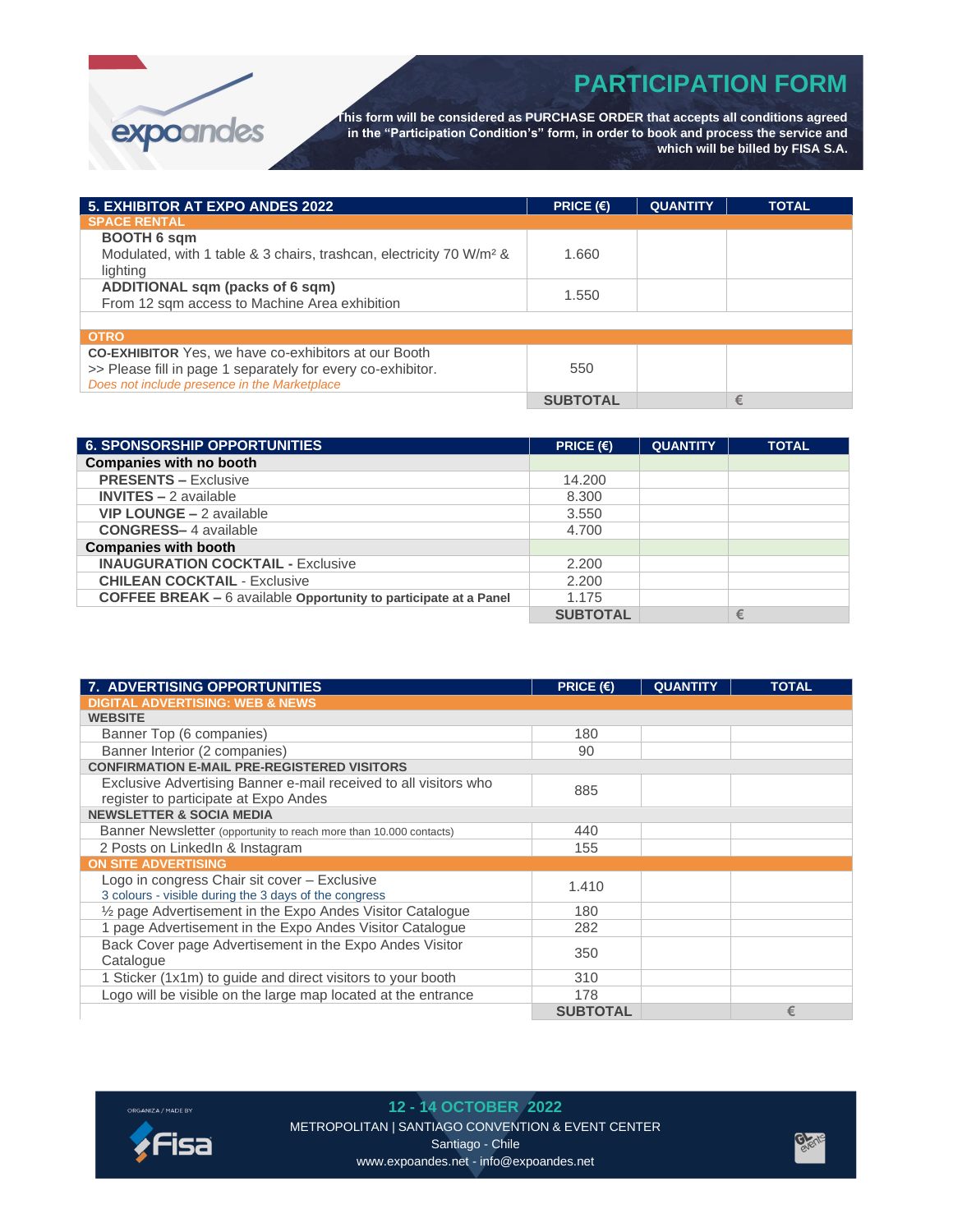

**This form will be considered as PURCHASE ORDER that accepts all conditions agreed in the "Participation Condition's" form, in order to book and process the service and which will be billed by FISA S.A.**

| <b>8. ADDITIONAL SERVICES</b>      | PRICE $(E)$     | <b>QUANTITY</b> | <b>TOTAL</b> |
|------------------------------------|-----------------|-----------------|--------------|
| <b>AUDIOVISUAL AND TECHNOLOGY</b>  |                 |                 |              |
| TV 42"                             | 195             |                 |              |
| Frigo Bar                          | 120             |                 |              |
| <b>INTERNET CONNECTION</b>         |                 |                 |              |
| Medium                             | 340             |                 |              |
| Advance                            | 280             |                 |              |
| Pro                                | 405             |                 |              |
| Basic (Cable)                      | 184             |                 |              |
| <b>ADDITIONAL ENERGY</b>           |                 |                 |              |
| 1KW Monophasic                     | 130             |                 |              |
| 1KW Triphasic                      | 160             |                 |              |
| <b>PRINTINGS WITH INSTALLATION</b> |                 |                 |              |
| Printed Foam Board (per panel)     | 160             |                 |              |
| Printed logo on counter            | 82              |                 |              |
| Printed logo on fascia             | 82              |                 |              |
| <b>FURNITURE</b>                   |                 |                 |              |
| Counter                            | 115             |                 |              |
| Brochure holder                    | 55              |                 |              |
| Cellar with door (price per sqm)   | 142             |                 |              |
|                                    | <b>SUBTOTAL</b> |                 | €            |

| <b>SUMMARY</b>                         |                       |
|----------------------------------------|-----------------------|
| <b>5. EXHIBITOR AT EXPO ANDES 2022</b> |                       |
| <b>6. SPONSORSHIP OPPORTUNITIES</b>    |                       |
| <b>7. ADVERTISING OPPORTUNITIES</b>    |                       |
| <b>8. ADDITIONAL SERVICES</b>          |                       |
| <b>PAYMENT DUE</b>                     | <b>SUBTOTAL</b><br>€  |
|                                        | <b>IVA (19%)</b><br>€ |
|                                        | <b>TOTAL</b><br>€     |

| <b>TOTAL SQM</b> | <b>N° BOOTH</b> |
|------------------|-----------------|
| SOM              |                 |